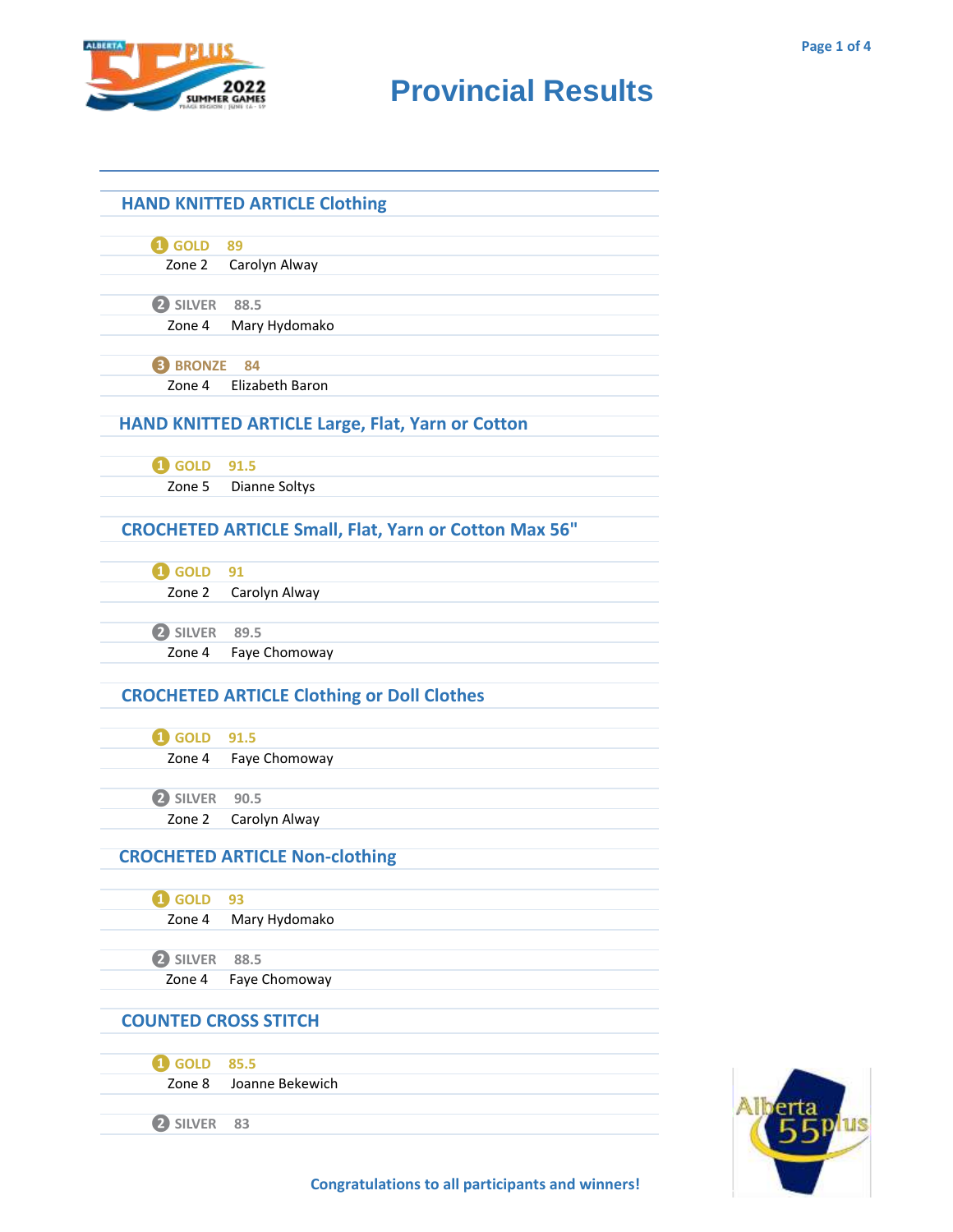

| Zone 4                                           | Mary Hydomako                                   |  |
|--------------------------------------------------|-------------------------------------------------|--|
| <b>B</b> BRONZE<br>79.5                          |                                                 |  |
| Zone 5                                           | Dianne Soltys                                   |  |
|                                                  |                                                 |  |
|                                                  |                                                 |  |
| Zone 4                                           | Kathleen Tennant                                |  |
|                                                  |                                                 |  |
|                                                  | <b>MISCELLANEOUS NEEDLEWORK</b>                 |  |
|                                                  |                                                 |  |
| <b>1</b> GOLD 83.5                               |                                                 |  |
| Zone 1                                           | Michelle David Roll                             |  |
|                                                  |                                                 |  |
| 2 SILVER 80                                      |                                                 |  |
| Zone 2                                           | Nancy Neufeld                                   |  |
|                                                  |                                                 |  |
| <b>8 BRONZE</b>                                  | 79                                              |  |
| Zone 8                                           | Joanne Bekewich                                 |  |
|                                                  |                                                 |  |
|                                                  |                                                 |  |
| Zone 4                                           | <b>Brenda Willsie</b>                           |  |
|                                                  |                                                 |  |
|                                                  | <b>QUILTED HOLIDAY CRAFTS</b>                   |  |
|                                                  |                                                 |  |
| <b>1</b> GOLD 93.5                               |                                                 |  |
| Zone 4                                           | Pat Frayn                                       |  |
|                                                  |                                                 |  |
| 2 SILVER                                         | 93                                              |  |
| Zone 4                                           | Brenda Willsie                                  |  |
|                                                  |                                                 |  |
| <b>B</b> BRONZE                                  | 87.5                                            |  |
| Zone 2                                           | Carolyn Alway                                   |  |
|                                                  |                                                 |  |
| <b>HAND QUILT Individual</b>                     |                                                 |  |
|                                                  |                                                 |  |
| <b>i</b> GOLD                                    | 91.5                                            |  |
| Zone 4                                           | Pat Frayn                                       |  |
|                                                  |                                                 |  |
|                                                  | <b>MACHINE QUILT Applique Design Individual</b> |  |
|                                                  |                                                 |  |
| <b>i</b> GOLD                                    | 89                                              |  |
| Zone 5                                           | Margaret DeHoog                                 |  |
| Zone 4                                           | Sue Harcus                                      |  |
|                                                  |                                                 |  |
| <b>MACHINE QUILT Patchwork Design Individual</b> |                                                 |  |
|                                                  |                                                 |  |
| <b>Q</b> GOLD                                    | 86.5                                            |  |
| Zone 2                                           | Nancy Neufeld                                   |  |
|                                                  |                                                 |  |
|                                                  |                                                 |  |

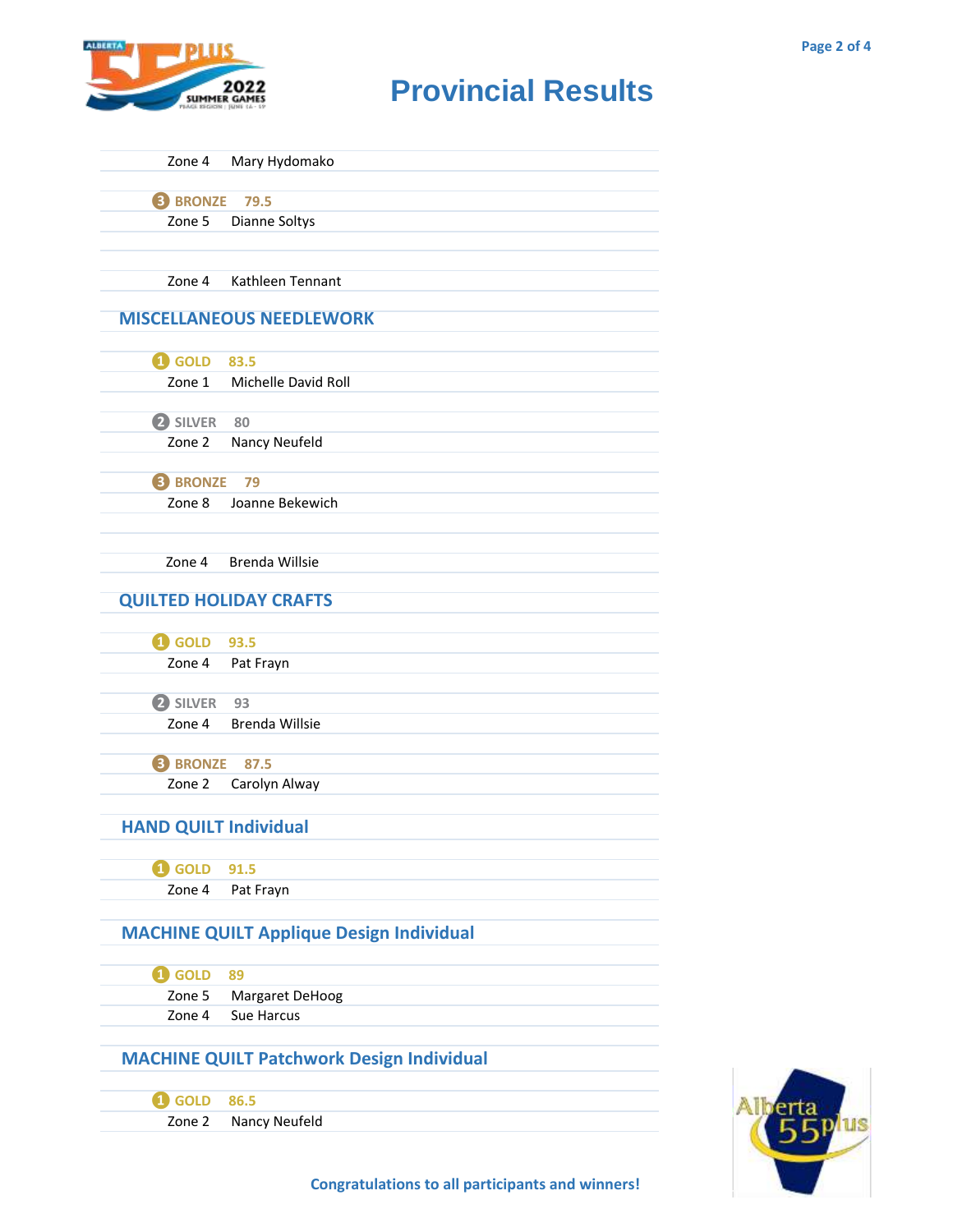

|                            | <b>LONGARM or COMMERCIAL QUILTED Individual</b>        |  |
|----------------------------|--------------------------------------------------------|--|
|                            |                                                        |  |
| <b>O</b> GOLD              | 92                                                     |  |
| Zone 2                     | <b>Nancy Neufeld</b>                                   |  |
|                            |                                                        |  |
| 2 SILVER 87.5              |                                                        |  |
| Zone 4                     | Lorraine Jarl                                          |  |
|                            | <b>QUILTED SMALL ARTICLES Hand or Machine Quilting</b> |  |
|                            |                                                        |  |
| <b>1</b> GOLD 91           |                                                        |  |
|                            | Zone 4 Sue Harcus                                      |  |
|                            |                                                        |  |
| 2 SILVER 84                |                                                        |  |
| Zone 4                     | <b>Brenda Willsie</b>                                  |  |
| <b>HOLIDAY CRAFTS</b>      |                                                        |  |
|                            |                                                        |  |
| <b>1</b> GOLD 89.5         |                                                        |  |
| Zone 4                     | <b>Beth Borgel</b>                                     |  |
|                            |                                                        |  |
| 2 SILVER                   | 88                                                     |  |
| Zone 4                     | Donna See                                              |  |
| <b>B</b> BRONZE<br>86      |                                                        |  |
| Zone 1                     | Michelle David Roll                                    |  |
|                            |                                                        |  |
| <b>SOFT TOYS and DOLLS</b> |                                                        |  |
|                            |                                                        |  |
| <b>1</b> GOLD 84.5         | Zone 4 Donna See                                       |  |
|                            |                                                        |  |
|                            | <b>SCRAPBOOKING or CARD MAKING</b>                     |  |
|                            |                                                        |  |
| <b>Q</b> GOLD              | 101                                                    |  |
| Zone 4                     | Mary Hydomako                                          |  |
| <b>2</b> SILVER            | 98.5                                                   |  |
| Zone 8                     | Colleen Bingham                                        |  |
|                            |                                                        |  |
| <b>8 BRONZE</b>            | 97                                                     |  |
| Zone 4                     | <b>Brenda Restall</b>                                  |  |
|                            |                                                        |  |
| Zone 5                     | Dianne Soltys                                          |  |
|                            |                                                        |  |



**Congratulations to all participants and winners!**

**WOODWORKING Unfinished or Finished, Machined, including Scrollwork**